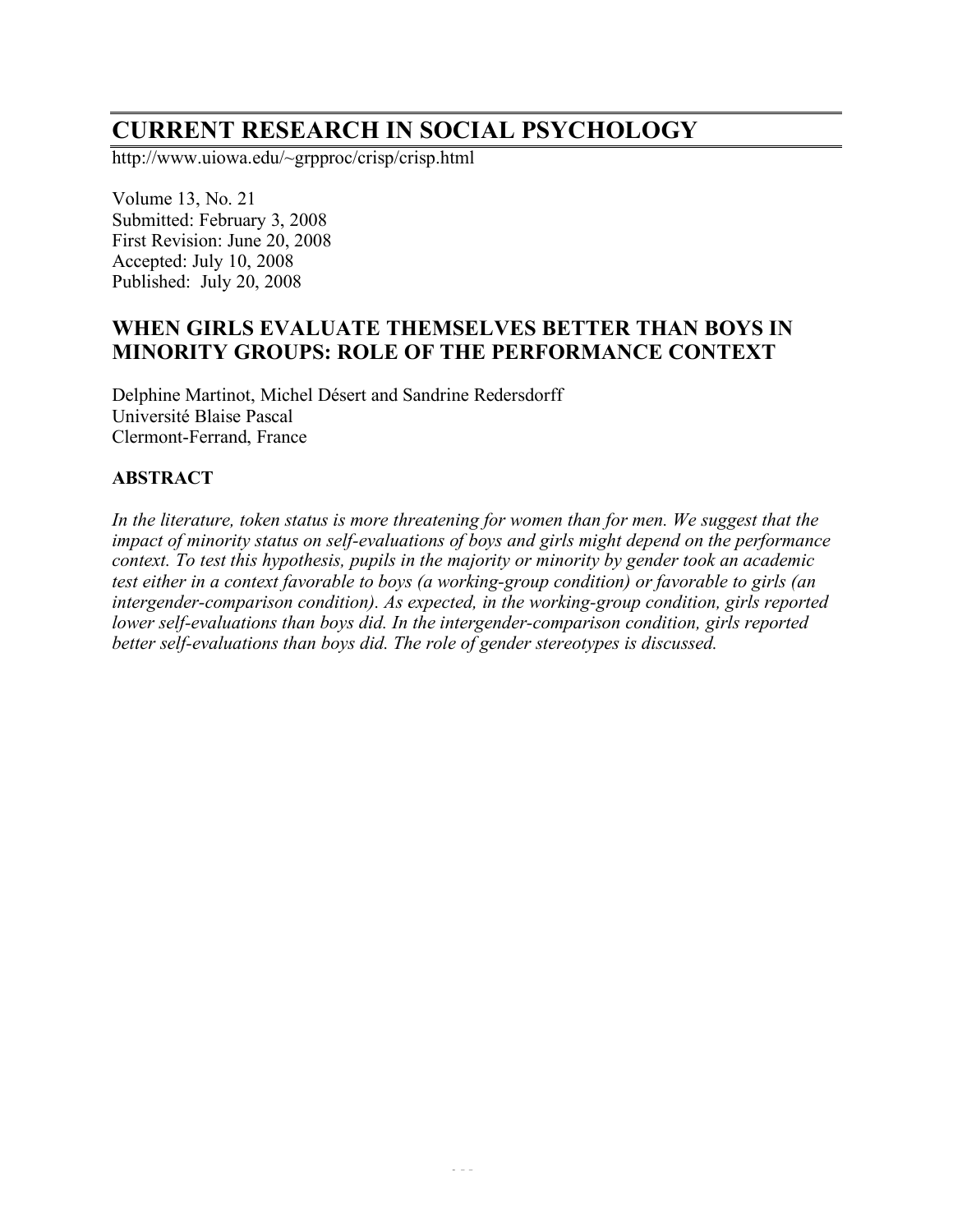Group gender composition has been shown to affect the effectiveness of women in groups. The fewer women in a group, the less likely their ideas will be considered (Craig & Sherif, 1986). Many laboratory and field studies, in academic as well as occupational contexts, have shown that working in a predominantly male environment creates major difficulties for women (e.g., Alexander & Thoits, 1985; Kanter, 1977; Morrison & von Glinow, 1990; Sackett, DuBois, & Noe, 1991; Spangler, Gordon, & Pipkin, 1978; Yoder, 2002; Yoder & Sinnett, 1985). Accordingly, it has been observed that women's performance suffers if they are the only representative of their gender (Sekaquaptewa & Thompson, 2003) or if their gender is in the minority (Inzlicht & Ben-Zeev, 2003), whether the task to be accomplished is associated with an area where women have a poor reputation (Inzlicht & Ben-Zeev, 2000) or do not have such a reputation (Sekaquaptewa & Thompson, 2002). Other studies have shown that when women must perform in a gender-minority situation, their performance expectations (Sekaquaptewa & Thompson, 2003; Stangor, Carr, & Kiang, 1998) and their self-esteem (Krimmel & Gormley, 2003) are lower; they also receive lower ratings from superiors (Sackett et al., 1991), feel more isolated (Kanter, 1977), and perceive more discrimination (Steele, James, & Barnett, 2002). Although less numerous than studies focusing on women, studies on men working in a minority context have shown that men are apparently not negatively affected by a minority status. Evidence from these studies shows that neither men's performance (e.g., Inzlicht & Ben-Zeev, 2000; Sekaquaptewa & Thompson, 2003), nor their self-perceptions (e.g., Cohen & Swim, 1995; Sekaquaptewa & Thompson, 2003; Yoder & Sinnett, 1985), nor even judgments of them made by others (e.g., Fuegen & Biernat, 2002; Sackett et al., 1991) are lowered by their being in the minority. In sum, the above body of research indicates that women seem to be more negatively affected by a numeric minority status than men. For instance, Policewomen are seen to face many disadvantages, whereas male nurses enjoy advantages from being one of the few among female colleagues (Krimmel & Gormley, 2003). To sum up, previous studies focusing directly, in a same investigation, on the effects of minority status on men's and women's self-evaluations have shown that women's self-evaluations were more threatened than those of men in a context of performance (Craig & Sherif, 1986; Crocker & McGraw, 1984; Krimmel & Gormley, 2003). The aim of the present study was to examine whether the impact of minority status on boys' and girls' self-evaluations depends on the performance context.

## **Status and Differential Expectations**

In their expectation states theory, Berger and his colleagues (Berger, Rosenholtz, & Zelditch, 1980; Berger, Wagner, & Zelditch, 1985), proposed that because gender has traditionally been correlated with prestige and status differences in society, differential expectations exist concerning the social power of men and women. These expectations, in turn, can generalize and, through a process of behavioral confirmation of expectancies similar to the self-fulfilling prophecy (Rosenthal & Jacobson, 1968), affect power-related behavior and perceptions of power across a variety of social contexts (Berger et al., 1985; Eagly, 1983; Meeker & Weitzel-O'Neill, 1985). In line with the expectation states theory, Dovidio, Brown, Heltman, Ellyson and Keating (1988) found that gender differences in power-related behavior were affected by context. They showed that systematic differences in the power-related behaviors of men and women emerged in the situations in which there was differential familiarity based on the gender-linked nature of the task. On the masculine task men displayed more verbal and nonverbal power-related behavior than did women. On the feminine task women exhibited more power than men on most of the verbal and nonverbal measures. In other words, situational cues such as stereotypically male or female tasks can influence behavior because they evoke differential expectations of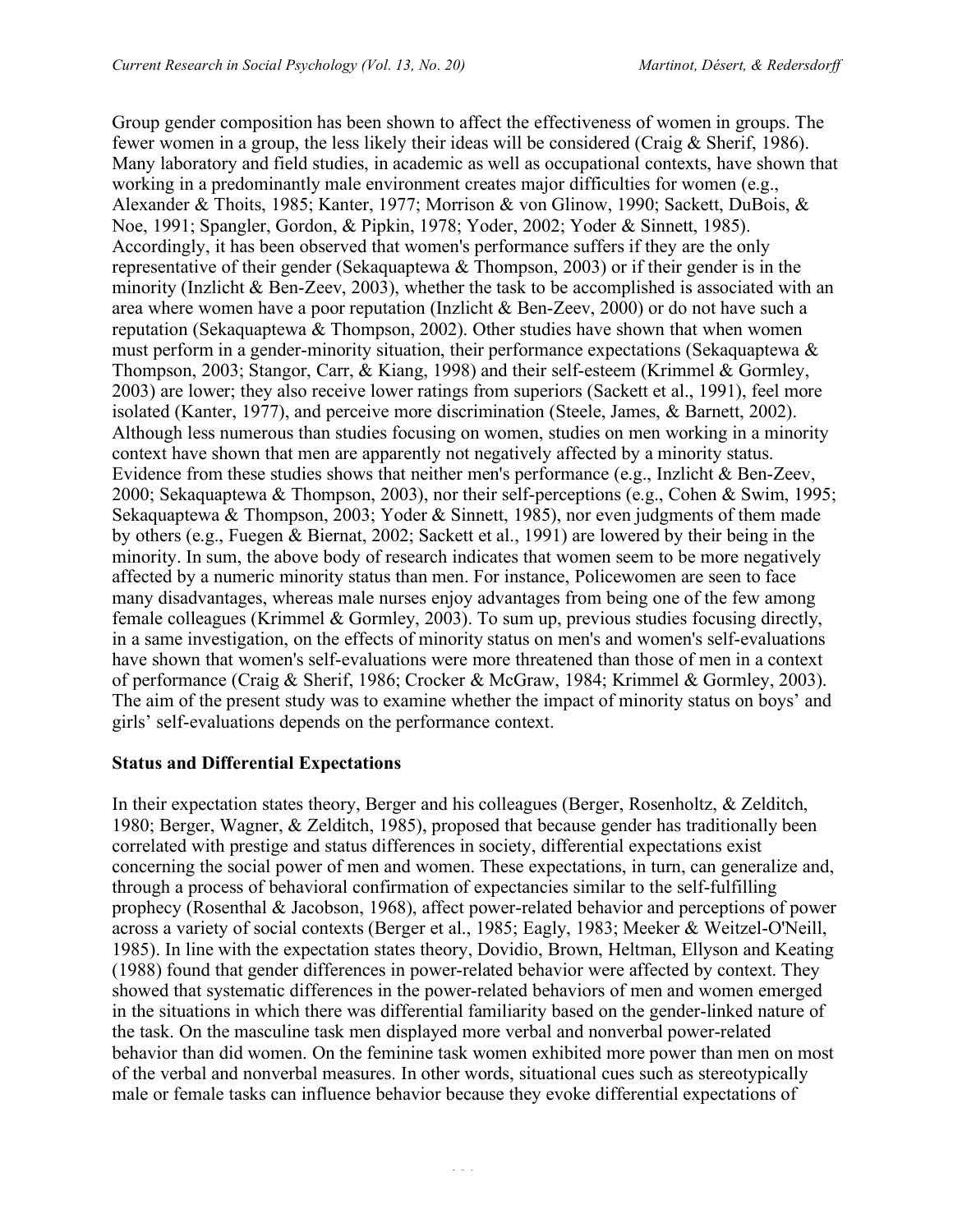expertise, and hence situation-related power or status (Dovidio, Ellyson, Keating, Heltman, & Brown, 1988; Ridgeway, 2001).

In a mixed-gender stereotypically masculine work context, because of the effects of gender status beliefs on performance expectations, expectation states theory predicts that men will be more influential than women who are otherwise similar to them (Wagner & Berger, 1997). Furthermore, Williams (1992) argues that men take their gender privilege with them even when they enter predominantly female occupations. This advantaged social status translates into an advantage in spite of their numerical rarity (Ott, 1989; Thompson & Sekaquaptewa, 2002), and allows a "glass escalator effect" (Williams, 1992). Women experience the opposite in maledominated occupations. Many women encounter a "glass ceiling" in their efforts to scale organizational and professional hierarchies (e.g., Williams, 1992).

We suggest that, when males work in predominantly female professions (Krimmel  $\&$  Gormley, 2003; Ott, 1989; Williams, 1992) or when they represent the minority in a working group (Craig & Sherif, 1986), their advantaged social status is likely to be related to a male-favoring gender stereotype. On the contrary, when females work in predominantly male professions (Krimmel & Gormley, 2003; Ott, 1989; Williams, 1992) or when they represent the minority in a working group (Craig & Sherif, 1986), they would not benefit from a female-favoring gender stereotype. If this threat is due to the fact that the performance context makes a male-favoring gender stereotype salient, then women's self-evaluations should no longer be negatively affected when a gender stereotype favorable to women is made salient. Indeed, as expectation states theory argues, the biasing effect of gender status on self-other performance expectations is not invariant across all situations. Although they are primed by gender categorization in all situations (Fiske, 1998), the diagnostic value of gender status beliefs to participants can vary from very little to substantial, depending on how salient and task relevant gender is the situation compared to other social roles or status-valued distinctions that are also salient for the participants (Wagner  $\&$ Berger, 1997; Ridgeway, 2001). There are other examples in the literature of situations in which the performance context has a beneficial impact on women, even when they have to perform on a domain related to a negative reputation of their group. In line with stereotype threat research (e.g., Shih, Pittinsky, & Ambady, 1999; Spencer, Steele, & Quinn, 1998), different stereotypes triggered by the performance context can be activated. For example, in the United States, Shih and colleagues (e.g., Shih et al., 1999) showed that Asian American women did better on a mathematics test when their Asiatic identity was made salient than when their identity as females was brought to the fore. These authors account for these results in terms of the activation of identity stereotypes, here, the stereotype that Asiatics excel in mathematics as opposed to the stereotype that women's aptitude is poor in this domain. In line with such results, we believe that self-evaluations of boys and girls may depend on the activation of different gender stereotypes triggered by the performance context and the participant's minority status. The main objective of our experiment was to test this hypothesis.

#### **Minority Status and Gender Stereotypes**

To be in the minority is to be put under a magnifying glass, accentuating the differences between majority and minority (e.g., Kanter, 1977). Moreover, a phenomenon of assimilation causes members of the minority to be judged, and to judge themselves, in a more extreme and stereotyped manner than do members of the majority group (Cohen & Swim, 1995; Crocker & McGraw, 1984; Kanter, 1977). Thus, males and females are seen as more likely to be playing out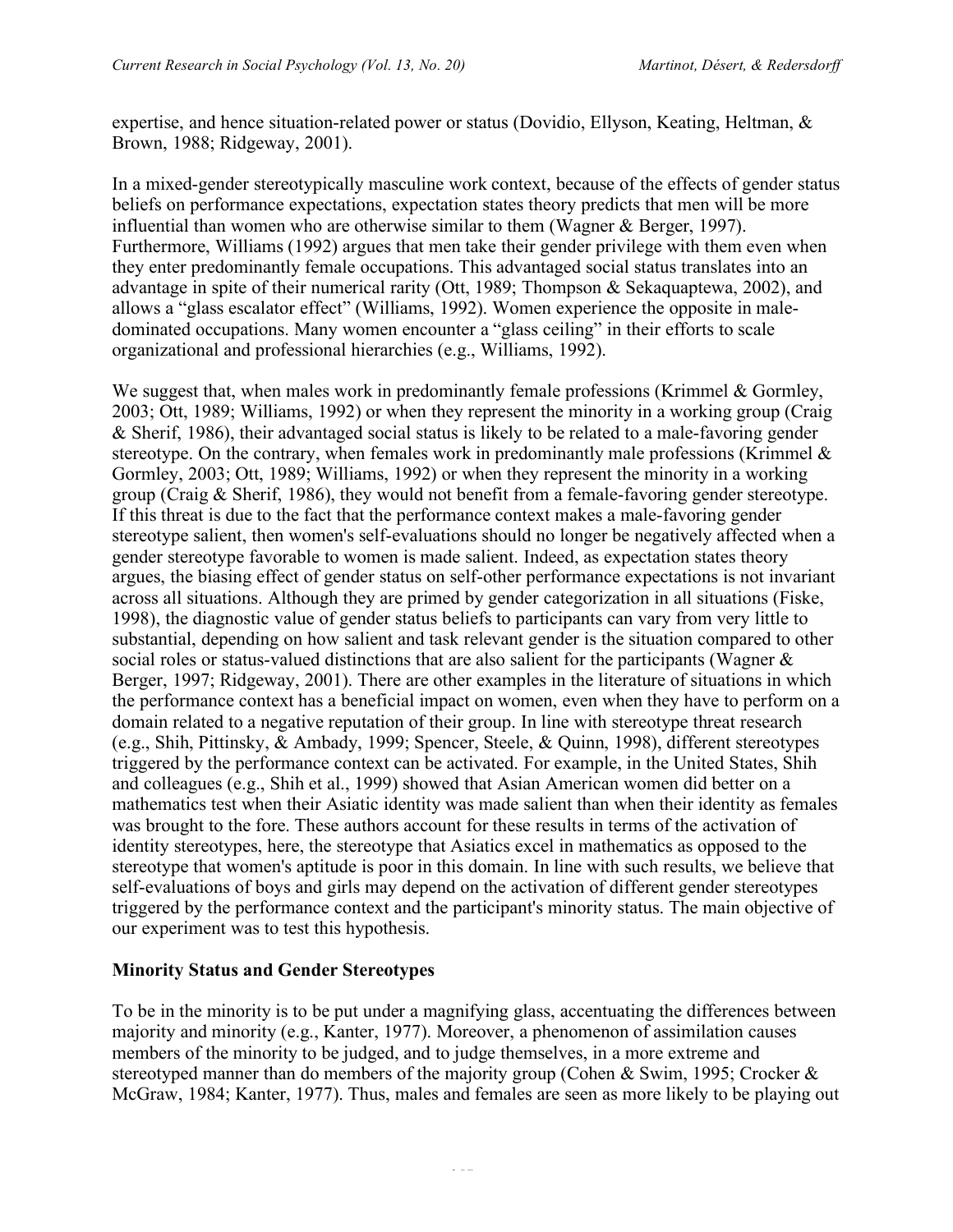a gender-stereotyped role, the fewer the number of other members of their gender subgroup are present. When they are in the minority in a working group, men are likely to be perceived as more influential and leaders within the group than women (Craig & Sherif, 1986; Crocker & McGraw, 1984; Jemmott & Gonzales, 1989; Williams, 1992). Indeed, expectation states theory argues that gender is deeply entwined with social hierarchy and leadership because the rules for the gender system that are encoded in gender stereotypes contain status beliefs at their core (Wagner & Berger, 1997). Perceptions of leadership skills among men and influence exercised over other group members are positively correlated with the proportion of women present in the performance context (Ridgeway & Balkwell, 1997; Tsui, Porter, & Egan, 2002; Webster & Hysom, 1998). Social norms are such that men occupy higher and more prestigious positions than women (Cotter, DeFiore, Hermsen, Kowalewski, & Vanneman, 1997); men are also perceived as better suited to the role of leader (Crocker & McGraw, 1984; Powell, Butterfield, & Parent, 2002). Thus, the greater the ratio of women to men in the performance context, the more men are perceived as having good leadership skills. In other words, men are evaluated favorably when they are in the minority because a positive stereotype is activated (Fuegen & Biernat, 2002). On the other hand, because the content of the female stereotype does not involve leadership skills (Bem, 1974; Williams, Daws, Best, Tilquin, Wesley, & Bjerke, 1979), women are more likely to be perceived as less influential and as having weaker leadership skills in a working group where they are in the minority (Craig & Sherif, 1986). As a consequence, we suggest that the impact of minority status on self-evaluations should be more negative for women than for men when they must perform in a working group.

Nevertheless, we suggest that, in a performance context that makes a female-favoring gender stereotype salient, this effect on self-evaluations should be reversed. Recently, Martinot and Désert (2007) showed that French middle-school pupils were not only aware of, but also endorse, a gender stereotype regarding academic abilities that favors girls over boys. French middleschool boys and girls think that people in general perceive girls as being more academically able than boys, and they also believe this personally. This stereotype is particularly interesting because it relates to a socially important domain -- academic success -- and because it clearly favors girls. The fact that the French academic context conveys this stereotype makes it an ideal setting for studying the effects of numerical asymmetries in a domain that is both socially valued and favorable to girls. Moreover, it is interesting to test if the effects observed among adults can be replicated among pupils. Accordingly, we suggest that a girl-boy comparison on an academic test constitutes a performance situation that activates a gender stereotype favoring girls.

For this reason, we hypothesize that, in a setting that induces an intergender comparison of academic abilities among participants in the minority by gender, self-evaluations of girls would be higher than those of boys. On the other hand, to solve problems of an academic test in a working group constitutes a performance situation that activates the gender stereotype bearing on boy's superior leadership skills. Therefore, in the "working group" condition, when pupils are placed in the minority by gender, girls should report lower self-evaluations than boys. Furthermore, since belonging to the majority in a performance context makes individuals less visible and less distinct (Crocker & McGraw, 1984; Kanter, 1977), gender identity and its associated stereotypes should be much less salient among pupils who are in the majority based on gender. Hence, the self-evaluation differences between girls and boys should be reduced in this case, whatever the performance context (intergender comparison or working group).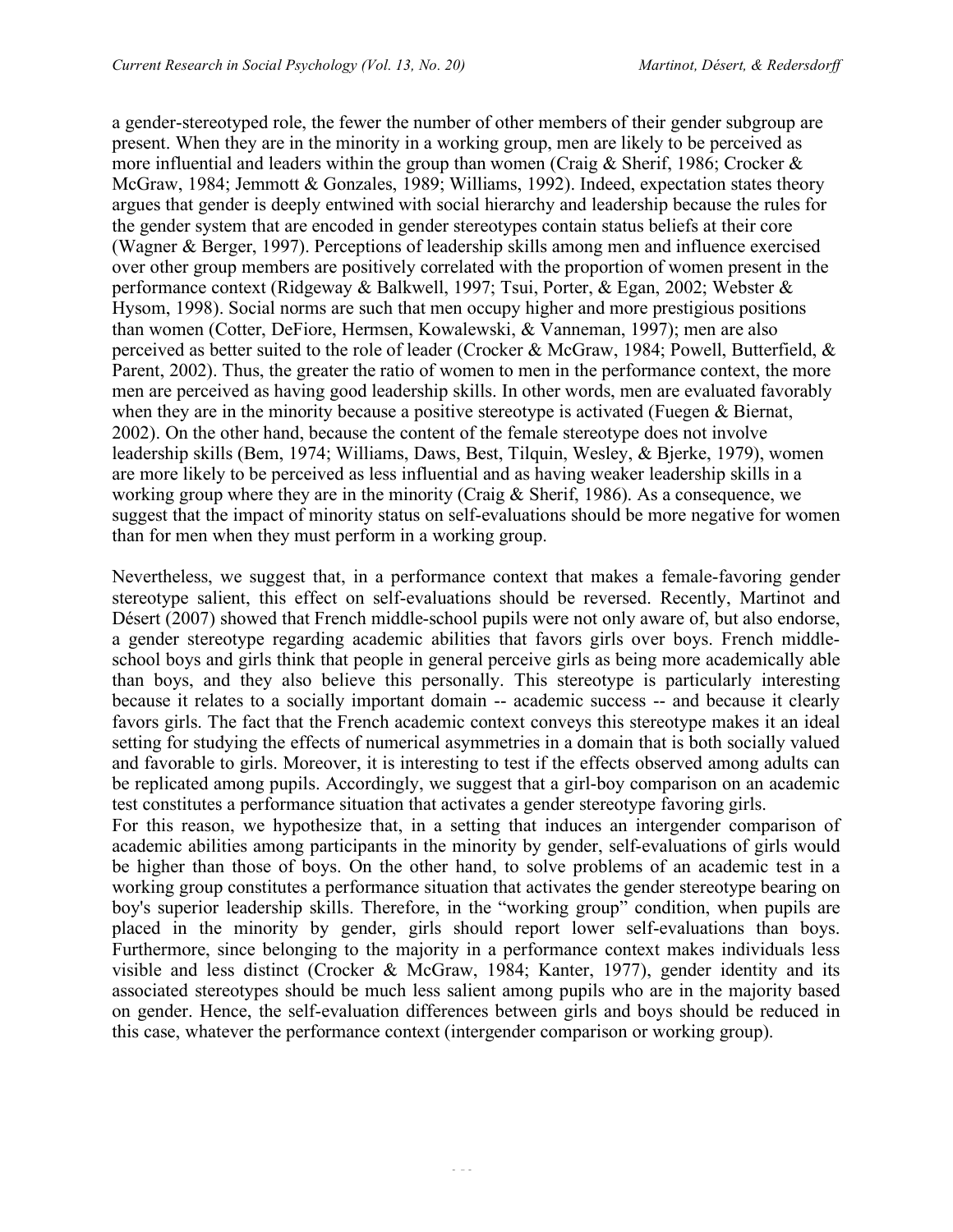#### **OVERVIEW**

Eleven-year-old pupils were placed in a fictitious internet work group where their gender was either the majority (9 persons out of 12) or the minority (3 persons out of 12). All of the pupils were informed that they were going to take a very important test of academic abilities, but half of them believed that the test was part of a survey about working in a group on the internet (working-group condition) whereas the other half expected a comparison within their internet group between the average grade of the girls and the average grade of the boys taking the test (intergender-comparison condition).

#### **METHOD**

One hundred and seven sixth-grade pupils (51 boys and 56 girls; mean age 11 years 1 month) participated in the experiment. They were not selected, but all volunteered for the study with parental agreement. They came from 8 different classes of a public and urban school. This urban school was selected to obtain wide variety of social backgrounds for the students. They were randomly assigned to one of the eight conditions in the following experimental design: 2 (gender) x 2 (performance condition: intergender comparison *vs.* working group) x 2 (numeric status of the gender group: majority *vs.* minority).

Each child participated individually in this study. Upon arrival, the pupil was seated in front of a computer by an experimenter of the same sex. After making sure that the pupil thought he/she was actually on the internet, the experimenter let him/her navigate freely through the various web pages that presented the study. The first page showed the title of the (bogus) study: "Test of Academic Abilities". This test was presented as measuring very important academic-abilities that predict academic success. In the next web page, the pupil was asked to state his/her gender identity and received the instructions concerning the numeric status of the group and the performance context.

Each participant gradually saw a number of pseudo-connections showing how many other children of each sex were connected up to the internet with him/her. In the condition where the pupil's gender was in the minority, the pupil learned that he/she was connected up with two pupils of the same sex and nine pupils of the opposite sex. In the condition where his/her gender was in the majority, the pupil found out that he/she was connected up with eight pupils of the same sex and three pupils of the opposite sex. The last web page reminded the participants of the purpose of the survey and allowed us to induce the performance context. Half of the pupils read that the goal of the study was an important survey to compare, for the twelve pupils currently connected, the girls' grades to the boys' grades on the academic-abilities test (intergendercomparison condition). Then, the participants in this condition anticipated an intergender comparison following the academic test. The other half read that the goal of the study was an important survey on how students solve problems of the academic-abilities test in working within a group on the internet (working-group condition).

Then the participants took the alleged academic-abilities test. All of the pupils accomplished individually the same task. Because our hypotheses dealt with the effects of minority status and performance condition on self-evaluations of pupils, test difficulty had to be controlled so that individual differences in performance would not interfere with the processes under study. To do this, we selected ten matrices (based on a pretest) from Thurstone's (1938) PMA (Primary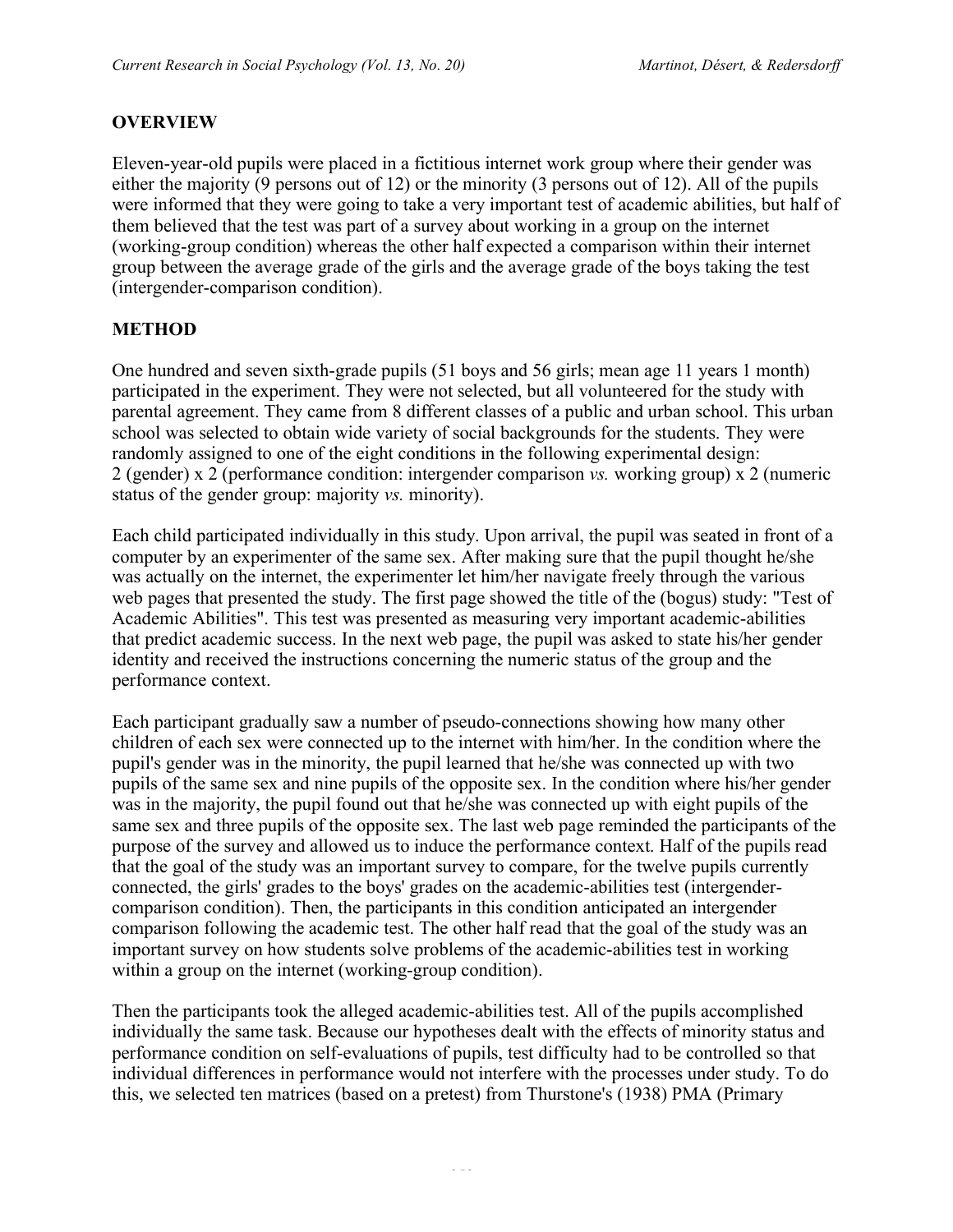Mental Abilities) tests and set a time limit of 2.5 minutes; in this way, the pupils would be unable to correctly solve very many matrices  $(M = 2.52, SD = 1.78)$ . As expected, controlling for actual performance did not alter the results and will not be discussed below.

As soon as the bogus test of academic abilities was completed, the participants filled in a questionnaire containing two self-evaluation measures, self-esteem and perceived performance, and one associated measure, conformity to the gender prototype. For each item, the pupils answered on a thermometer-like scale (a Likert-type scale adapted for children) ranging from 1 (*totally disagree*) to 5 (*totally agree*).

## **Global Self-Esteem**

Based on a validated French self-esteem scale for children (Pierrehumbert, Plancherel, & Jankech-Carreta, 1987), this part of the questionnaire consisted of five items designed to measure global self-esteem (e.g., *"In general, I am satisfied with my life"*). The reliability level of the selfesteem scale was acceptable (Cronbach's alpha = .79).

## **Perceived Performance**

There were five items to assess how well pupils thought they had performed on the test (e.g., *"I think I did well on the test of academic abilities"*). The reliability level of this perceivedperformance scale was acceptable (Cronbach's alpha = .70).

## **Perceived Conformity to the Gender Prototype**

One item assessed the extent to which the pupils thought they were typical of their gender group ("A good description of me is that I am a typical boy (girl)"). This item was aimed at assessing how applicable each pupil thought the gender stereotypes were to him/herself.

#### **Manipulation Checks**

The questionnaire ended with three questions aimed at making sure the experimental inductions were effective. First of all, the pupil had to report the number of boys and girls connected at the same time as him/herself; this was used to determine whether the induced numeric asymmetry had been correctly perceived. Then, to control for proper processing of the information about the performance condition, the participant had to recall the purpose of the survey in which he/she had just participated. Finally, the pupil was questioned about whether the internet connection went well; this was to make sure that he/she had no doubts about this aspect of the experimental procedure. Then, the pupil was debriefed and thanked.

## **RESULTS**

Four pupils who answered the induction-control questions incorrectly were eliminated from the analyses. For the remaining 103 participants, a 2 (gender) x 2 (performance condition: intergender comparison *vs*. working group) x 2 (numeric status: majority *vs.* minority) ANOVA was conducted on the self-esteem, perceived-performance, and perceived-conformity to the gender prototype. Preliminary analyses did not show any effect of classes (in public or urban schools) on these different measures, all *F*s < 1.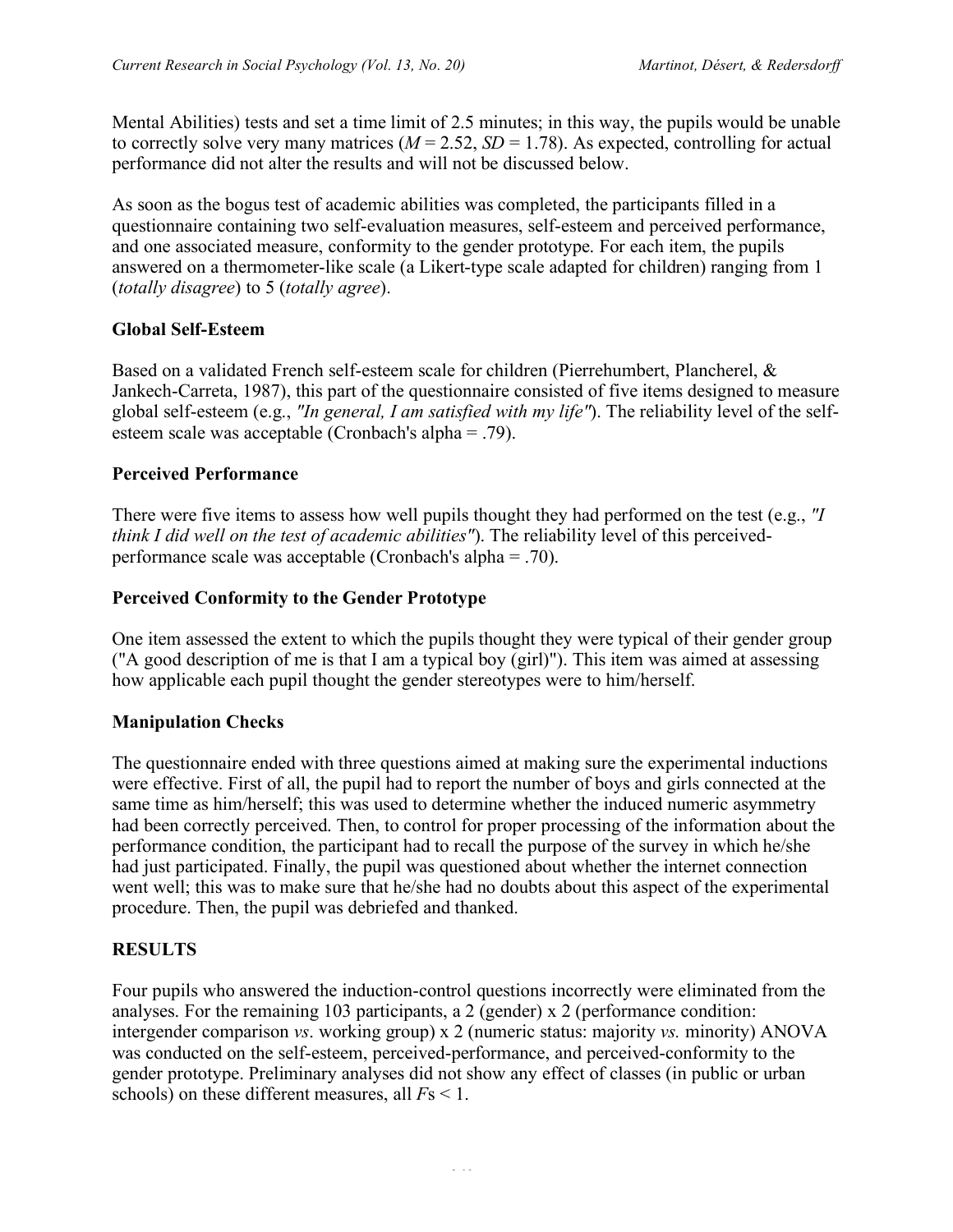## **Self-Esteem**

The analysis yielded an interaction between gender and performance condition, *F*(1, 95) = 5.18,  $p < .05$ . As expected, this interaction was qualified by a significant three-way interaction between gender, performance condition and numeric status,  $F(1, 95) = 18.72$ ,  $p < .0001$ , etasquare = .17. Planned comparisons showed, as expected, that when pupils were in the minority with respect to members of the other sex and in an intergender-comparison condition, girls exhibited higher self-esteem than boys,  $t(95) = -2.31$ ,  $p < .05$ . By contrast, and as expected, when pupils were in the minority and in a working-group condition, girls exhibited lower self-esteem than boys,  $t(95) = 4.21$ ,  $p < .0001$ . When their gender was the majority, there was no difference on self-esteem between girls and boys, regardless of the performance condition, *p*s > .25, *ns* (see Table 1).

## **Perceived Performance**

The analysis revealed no main effect of numeric status ( $M = 3.49$  for majority and  $M = 3.51$  for minority) and no main effect of gender ( $M = 3.48$  for boys and  $M = 3.53$  for girls), all  $Fs < 1$ , *ns*. The analysis yielded a significant interaction between gender and performance condition, *F*(1,  $95$ ) = 6,40,  $p < 0.05$ , but again, it was qualified by a significant three-way interaction between gender, performance condition, and numeric status,  $F(1, 95) = 9.30$ ,  $p < .01$ , eta-square = .09. Planned comparisons showed, as expected, that when pupils were in the minority and in an intergender-comparison condition, girls perceived their performance as higher than did boys,  $t(95) = -2.87$ ,  $p < 0.01$ . On the other hand, and as expected, when gender-minority pupils believed to perform in a working group, girls perceived their performance as lower than boys did,  $t(95) = 2.69$ ,  $p < 0.01$ . When their gender group was the majority group, there was no difference on perceived performance between girls and boys, regardless of the performance condition, *, <i>ns* (see Table 1).

|             | Minority   |             |              |             | Majority   |             |              |             |
|-------------|------------|-------------|--------------|-------------|------------|-------------|--------------|-------------|
|             | Group-work |             | Intergender- |             | Group-work |             | Intergender- |             |
|             | context    |             | comparison   |             | context    |             | comparison   |             |
|             |            |             | context      |             |            |             | context      |             |
|             | Girls      | <b>Boys</b> | Girls        | <b>Boys</b> | Girls      | <b>Boys</b> | Girls        | <b>Boys</b> |
| N           | 12         | 12          | 14           | 13          | 14         | 12          | 14           | 12          |
| Self-esteem | 3.11       | 4.28        | 4.28         | 3.67        | 4.18       | 3.87        | 3.87         | 4.11        |
|             | (1.14)     | (.50)       | (.48)        | (79)        | (76)       | (.55)       | (.41)        | (.50)       |
| Perceived   | 3.08       | 3.68        | 3.94         | 3.34        | 3.51       | 3.35        | 3.58         | 3.53        |
| performance | (.85)      | (.50)       | (.51)        | (.49)       | (.50)      | (.51)       | (.36)        | (.56)       |
| Perceived   | 2.67       | 4.25        | 4.14         | 3.30        | 4.22       | 3.75        | 4.00         | 3.66        |
| gender-     | (1.30)     | (1.28)      | (.86)        | (.94)       | (1.01)     | (1.28)      | (1.24)       | (1.55)      |
| prototype   |            |             |              |             |            |             |              |             |
| conformity  |            |             |              |             |            |             |              |             |

**Table 1. Mean Ratings of Self-Esteem, Perceived Performance, and Perceived Conformity to the Gender Prototype (Standard Deviation in Parentheses) as a Function of Numeric Status, Performance Condition and Gender.**

*Note*. The ratings ranged between 1 and 5. Higher ratings mean higher self-esteem, higher perceived performance, and stronger conformity to the gender prototype.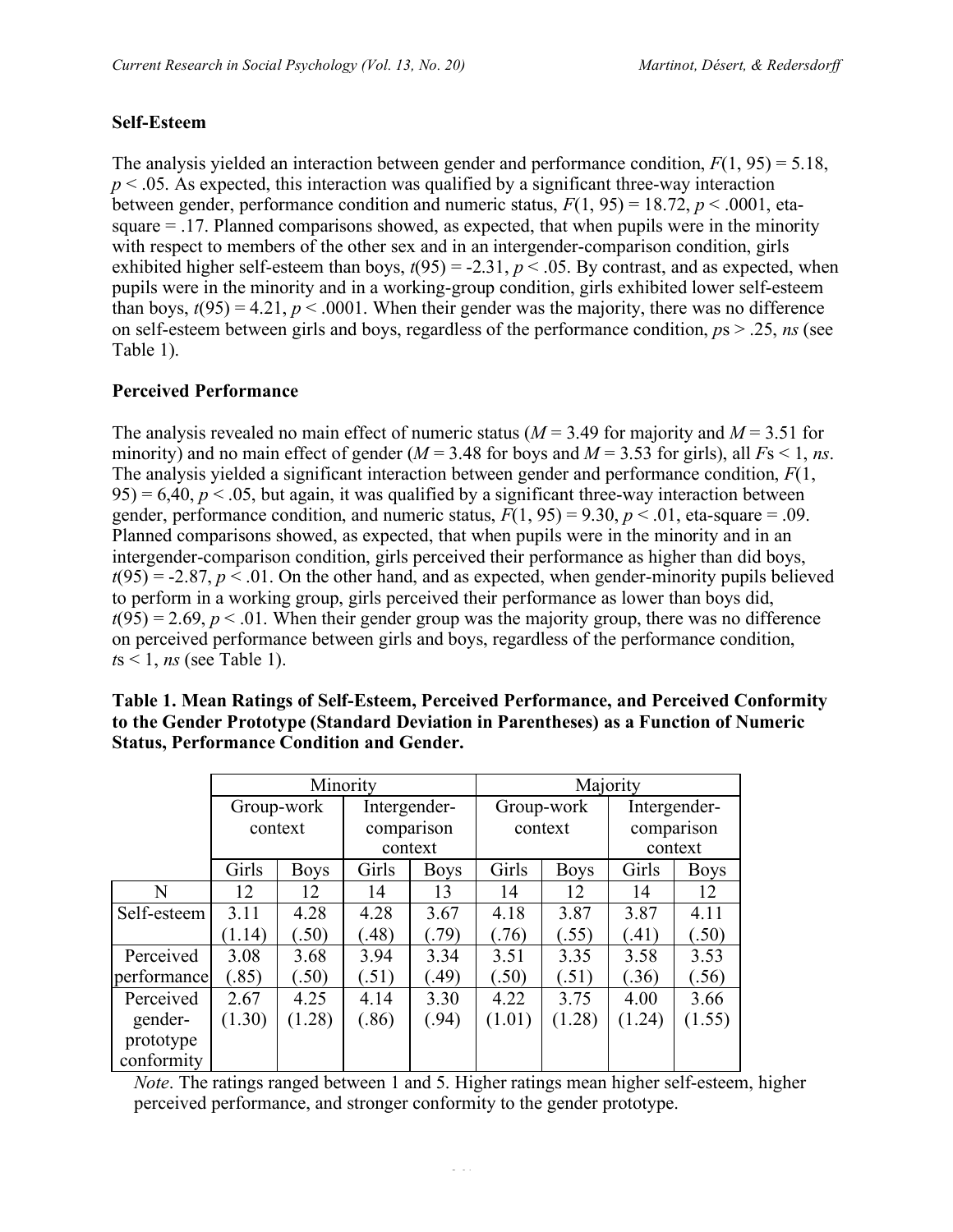## **Perceived Conformity to the Gender Prototype**

The analysis yielded a significant interaction between gender and performance condition, *F*(1,  $95$ ) = 5.91,  $p < 0.05$ , qualified by a significant three-way interaction between gender, performance condition, and numeric status,  $F(1, 95) = 7.34$ ,  $p < .01$ , eta-square = .07. Planned comparisons showed that when girls were in the minority, they perceived themselves as more like a typical girl in an intergender-comparison condition than in a working-group condition,  $t(95) = -3.15$ ,  $p < 0.01$ . In contrast, when boys were in the minority, they perceived themselves as more like a typical boy in a working-group condition than in an intergender-comparison condition,  $t(95) = 1.98$ ,  $p < .05$ . When their gender group was the majority, the perceived conformity to their gender prototype of boys and girls did not differ as a function of the performance context, *t*s < 1, *ns* (see Table 1). Moreover, the gender-conformity measure was positively correlated with both self-esteem ( $r = .37$ ,  $p < .0001$ ) and perceived performance ( $r = .25$ ,  $p < .01$ ) (see Appendix).

## **DISCUSSION**

Numerous studies have shown that belonging to a minority in a work or performance setting creates major difficulties for female adults (e.g., Alexander & Thoits, 1985; Kanter, 1977; Morrison & von Glinow, 1990; Sackett et al., 1991; Spangler et al., 1978; Yoder & Sinnett, 1985). The main objective of this experiment was to determine the role of the performance context on self-evaluations of boys and girls in minority situations. In particular, we looked at the effects of academic performance contexts in which stereotypes favorable to either girls or boys were likely to be salient. As expected, minority status in a working group led to poorer selfevaluations among girls than among boys. In this situation of problem solving in a group, the girls in the gender minority reported poorer self-esteem and lower perceived performance than did the boys. This finding seems to support the idea that, in a working group boys in the minority condition may benefit from a positive male stereotype (Craig & Sherif, 1986; Crocker & McGraw, 1984; Jemmott & Gonzales, 1989). This hypothesis is supported by the fact that, when the pupils had a gender-minority status, the boys were more likely to describe themselves as a typical boy in a working-group condition than in an intergender-comparison condition. In a working group, boys may see more benefits in being like other boys because the salient stereotype is favorable to them.

On the other hand, and in line with our hypothesis, it seems that the impact of minority status observed in the self-evaluations of boys and girls in an academic working-group condition can be reversed in an academic intergender-comparison condition. In the present academic performance context involving an intergender comparison, the girls showed higher self-esteem and better perceived performance when in the minority than the boys did in the same situation. This finding is consistent with the idea that belonging to a minority in an academic setting that compares girls to boys renders salient the stereotype that girls are better pupils than boys (Martinot & Désert, 2007). The fact that the girls in the minority were more likely to describe themselves as typical girls in an intergender-comparison condition than in a working-group condition leads us to surmise that the salient stereotype in this situation favors girls over boys.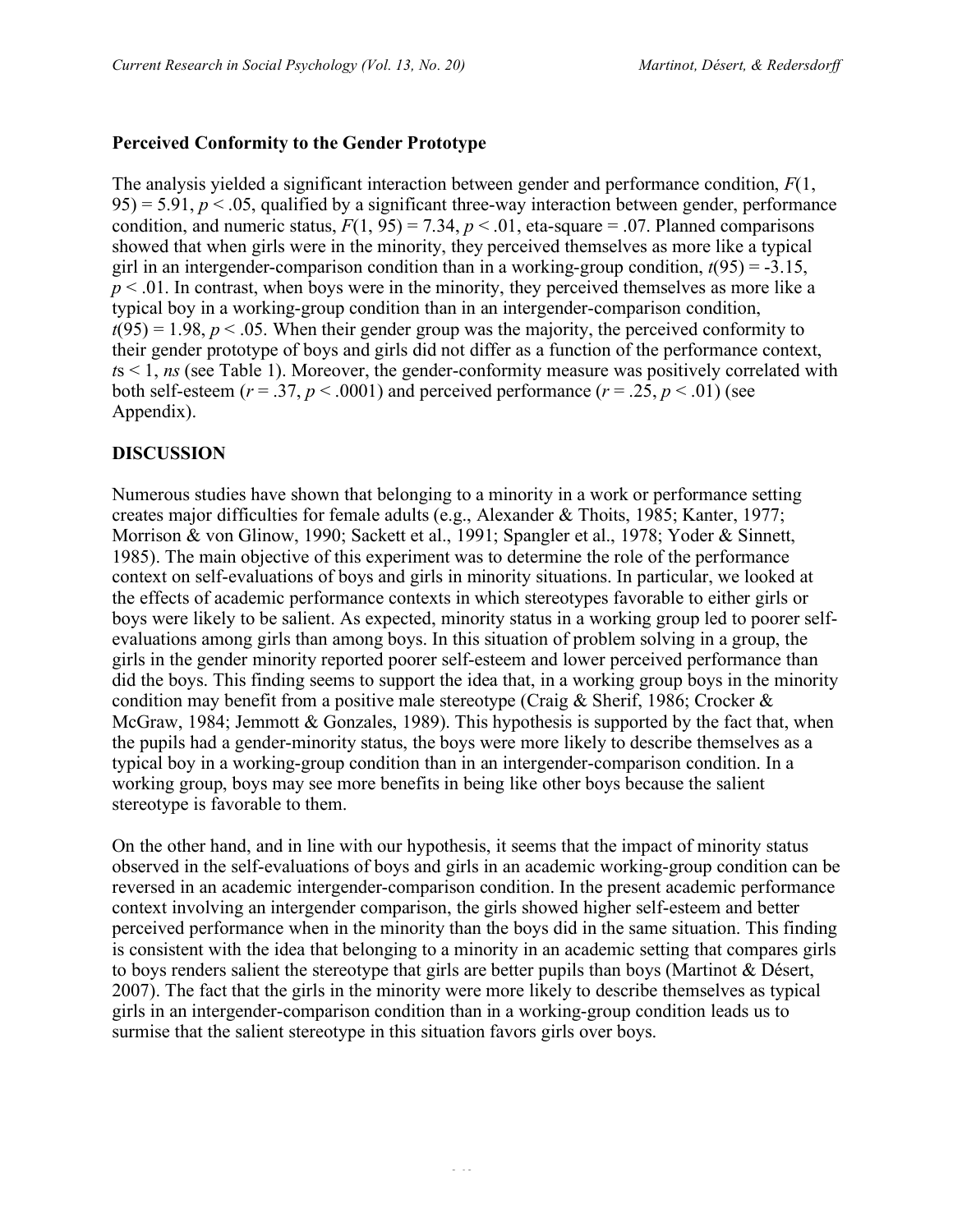## **CONCLUSIONS AND IMPLICATIONS**

The present results tend to confirm, for an academic context and among pupils, what has already been observed in the workplace or laboratory among adults, on numerous measures (e.g., Kanter, 1977; Sackett et al. 1991; Sekaquaptewa & Thompson, 2002, 2003): females are more threatened than males when they work in a group where their gender is in the minority. However, our results go beyond a mere replication among pupils of the effects observed among adults. Indeed, contrary to what most studies on minority status lead us to believe, males' self-confidence can also be affected when they find themselves outnumbered in a group of females. Moreover, it does not seem to be the nature of the task that affects self-evaluations, but rather the performance context and the gender stereotype made salient by that context. Indeed, in this study, the actual task was a mental rotation exercise (from Thurstone's PMA matrices) on which boys supposedly evaluate themselves better than girls (Weiss, Kemmler, Deisenhammer, Fleischhacker, & Delazer, 2003). However, in the intergender comparison context, the girls in the minority had a higher self-esteem rating and a better perception of their performance on this task than did the boys in the minority. This suggests that the role of the performance context -- that is, a boy-girl comparison on a domain for which girls have a better reputation -- is preponderant in this case.

Moreover, research suggests that having another member of one's social category in a group can change self-evaluations (Biernat, Crandall, Young, Kobrynowicz, & Halpin, 1998). In the present experiment, with a ratio of 75/25, minority members are likely to begin to move toward less extreme distributions and less exaggerated effects than in a situation with a ratio of 85/15 or with solitary individuals (or solos) (e.g., Kanter, 1977). Future studies should test whether the present results would be generalizable in a situation with a more extreme ratio of boys/girls. Finally, when participants in a performance context were in the majority by gender, their selfevaluations did not seem to depend on the performance context. Consistent with previous studies, being part of the numeric majority seems to be a comfortable situation, because it does not increase the feeling of being "on stage" and does not involve the stress of being the sole representative of one's group (Sekaquaptewa & Thompson, 2003). In addition, as Brewer and colleagues (e.g., Brewer & Weber, 1994; Pickett, Silver, & Brewer, 2002) showed, members of the majority feel a need to differentiate themselves. Hence, to affirm their uniqueness, they have a tendency to think of comparisons with others as irrelevant (Brewer & Weber, 1994). This could explain why our participants' self-evaluations did not seem to be influenced by the performance context when their gender group represented the majority. This finding opens up research avenues for studying the beneficial role of the group in situations where an unfavorable stereotype reigns. Indeed, studies on stereotype threat have demonstrated that it is beneficial to individuate members of groups that are devalued by a negative stereotype (Désert, Croizet, & Leyens, 2002; Marx, Stapel, & Muller, 2005). Therefore, it might be interesting to better pinpoint the role of an anonymous or deindividuating situation in which an individual performs in a context where an unfavorable stereotype is salient, but also where he or she is surrounded by a majority of individuals from his/her own gender group. Ultimately, a better understanding of the role of the numeric ratio between the two gender groups in performance contexts, whether at school, or in university settings could suggest courses of action likely to promote equal opportunities for girls and boys.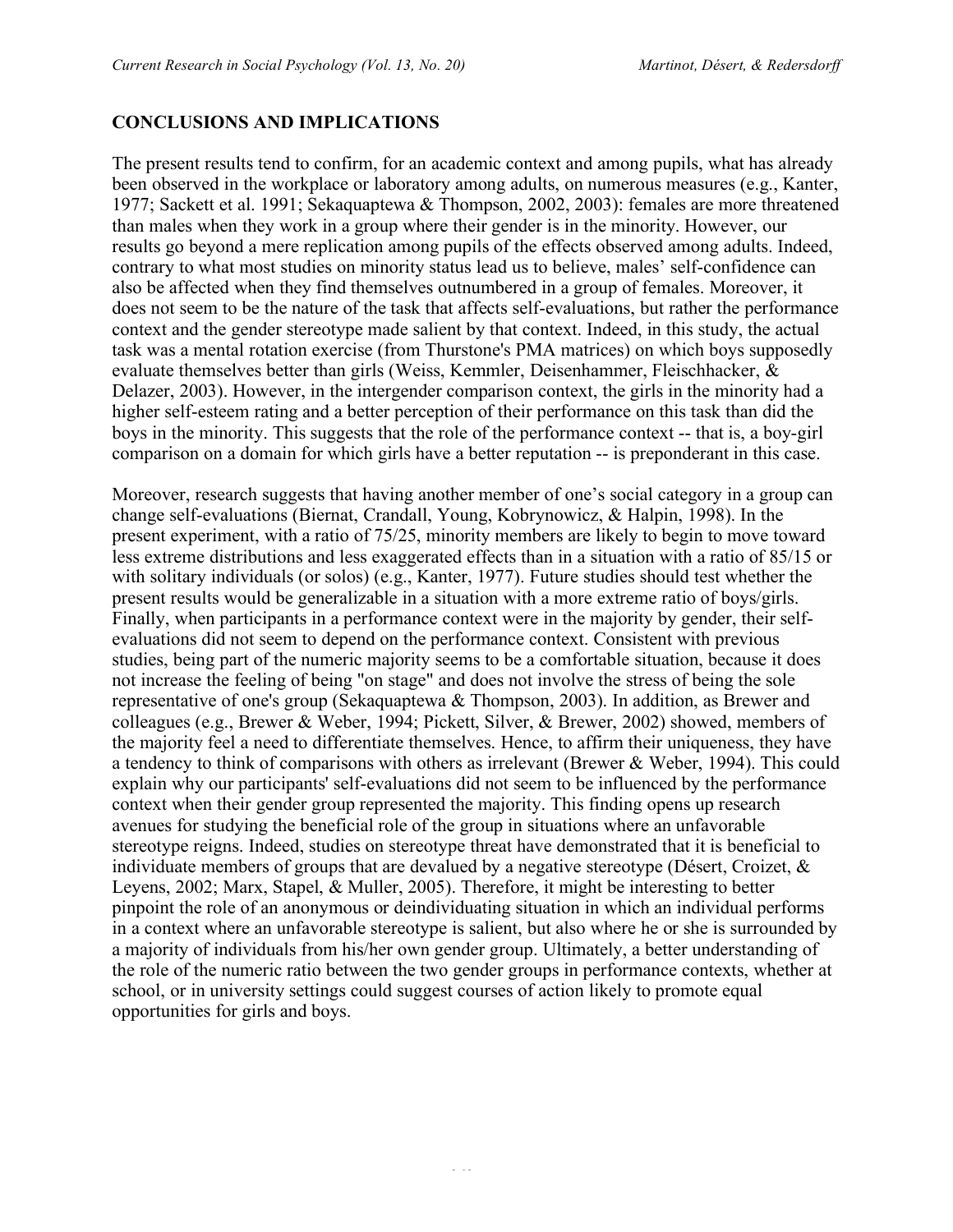#### **REFERENCES**

Alexander, V.D., & Thoits, P.A. (1985). Token achievement: an examination of proportional representation and performance outcomes. *Social Forces, 64*, 332-340.

Bem, S.L. (1974). The measurement of psychological androgyny. *Journal of Consulting and Clinical Psychology, 42,* 155-162*.*

Berger, J., Rosenholtz, S. J., & Zelditch, M., Jr. (1980). Status organizing processes. *Annual Review of Sociology,* 6, 479-508.

Berger, J., Wagner, D. G., & Zelditch, M., Jr. (1985). Introduction: Expectation states theory. In J. Berger & M. Zelditch, Jr. (Eds.), *Status, rewards, and influence* (pp. 1-72). San Francisco: Jossey-Bass.

Biernat, M., Crandall, C.S., Young, L.V., Kobrynowicz, D., & Halpin, S.M. (1998). All that you can be: Stereotyping of self and others in a military context. *Journal of Personality and Social Psychology, 75*, 301-317.

Brewer, M.B., & Weber, J.G. (1994). Self-evaluation effects of interpersonal versus intergroup social comparison. *Journal of Personality and Social Psychology, 66*, 268-275.

Cohen, L.L., & Swim, J.K. (1995). The differential impact of gender ratios on women and men: tokenism, self-confidence, and expectations. *Personality and Social Psychology Bulletin, 21*, 876-884.

Cotter, D.A., DeFiore, J., Hermsen, J.M., Kowalewski, B., & Vanneman, R. (1997). All women benefit: The macro level effect of occupational integration on gender earnings equality. *American Sociological Review, 62*, 714-734.

Craig, J. M., & Sherif, C.W. (1986). The effectiveness of men and women in problem-solving groups as a function of group gender composition. *Sex Roles*, *14*, 453-466.

Crocker, J., & McGraw, K.M. (1984). What's good for the goose is not good for the gander: solo status as an obstacle to occupational achievement for males and females. *American Behavioral Scientist, 27,* 357-369.

Désert, M., Croizet, J. C., & Leyens, J. P. (2002). La menace du stéréotype: une interaction entre situation et identité. *L'Année Psychologique*, *102*, 555-576.

Dovidio, J.F., Brown, C.E., Heltman, K., Ellyson, S.L., & Keating, C.F. (1988). Power Displays Between Women and Men in Discussions of Gender-Linked Tasks: A Multichannel Study. *Journal of Personality and Social Psychology, 55,* 580-587.

Dovidio, J.F., Ellyson, S.L., Keating, C.F., Heltman, K., & Brown, C.E. (1988). The relationship of social power to visual displays of dominance between men and women. *Journal of Personality and Social Psychology, 54,* 233-242.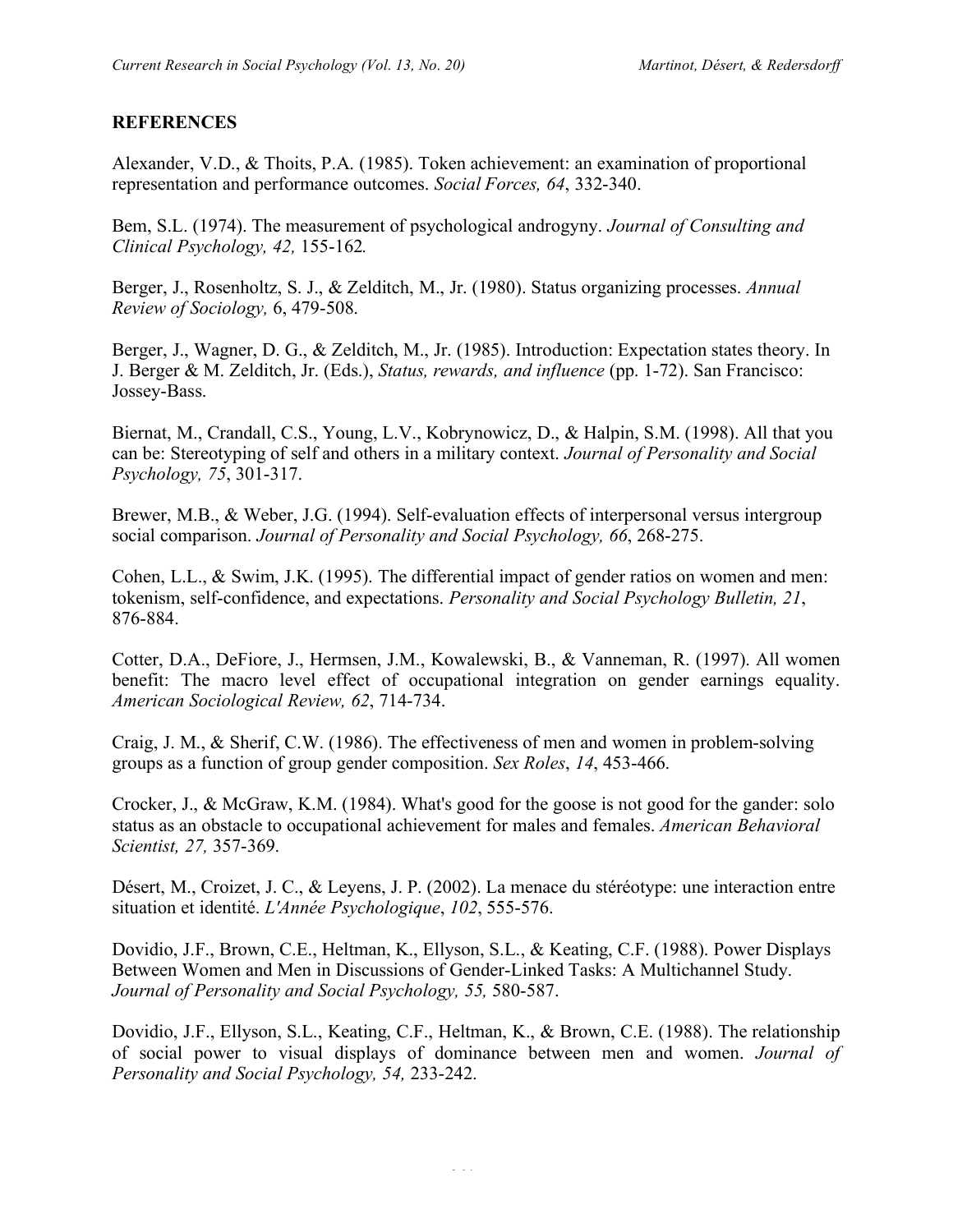Eagly, A. H. (1983). Gender and social influence: A social psychological analysis. *American Psychologist, 38,* 971-981.

Fiske, S.T. (1998). Stereotyping, prejudice, and discrimination. In D.T. Gilbert, S.T. Fiske, & G. Lindzey (Eds.), *The Handbook of social psychology*  $(4<sup>th</sup>$  ed., Vol.2, pp. 357-411). Boston: McGraw-Hill.

Fuegen, K., & Biernat, M. (2002). Reexamining the effects of solo status for women and men. *Personality and Social Psychology Bulletin, 28*, 913-925.

Inzlicht, M., & Ben-Zeev, T. (2000). A threatening intellectual environment: Why females are susceptible to experiencing problem-solving deficits in the presence of males? *Psychological Science, 11,* 365-371.

Inzlicht, M., & Ben-Zeev, T. (2003). Do high-achieving female students underperform in private? The implications of threatening environments on intellectual processing. *Journal of Educational Psychology, 95*, 796-805.

Jemmott, J.B., & Gonzales. E. (1989). Social status, the status distribution, and performance in small groups. *Journal of Applied Social Psychology, 19,* 584-598.

Kanter, R.M. (1977). Some effects of proportions on group life: skewed sex ratios and responses to token women. *American Journal of Sociology, 82,* 965-990.

Krimmel, J.T., & Gormley, P.E. (2003). Tokenism and job satisfaction for policewomen. *American Journal of Criminal Justice,* 28, 73-88.

Martinot, D., & Désert, M. (2007). Awareness of a gender stereotype, personal beliefs and selfperceptions regarding math ability: When boys do not surpass girls. *Social Psychology of Education, 10,* 455-471.

Marx, D.M., Stapel, D. A., & Muller, D. (2005). We can do it: The interplay of construal orientation and social comparisons under threat. *Journal of Personality and Social Psychology, 88*, 432-446.

Meeker, B. E, & Weitzel-O'Neill, P. A. (1985). Sex roles and interpersonal behavior in taskoriented groups. In J. Berger & M. Zelditeh, Jr. *(Eds.), Status, rewards, and influence* (pp. 379-- 405). San Francisco: Jossey-Bass.

Morrison, A., & von Glinow, M. (1990). Women and minorities in management. *American Psychologist. Special Issue: Organizational psychology, 45 (2),* 200-208.

Ott, E.M. (1989). Effects of the male-female ratio at work. *Psychology of Women Quaterly, 13*, 41-57.

Pickett, C. L., Silver, M.D., & Brewer, M.B. (2002). The impact of assimilation and differentiation needs on perceived group importance and judgments of ingroup size. *Personality and Social Psychology Bulletin, 28,* 546-558.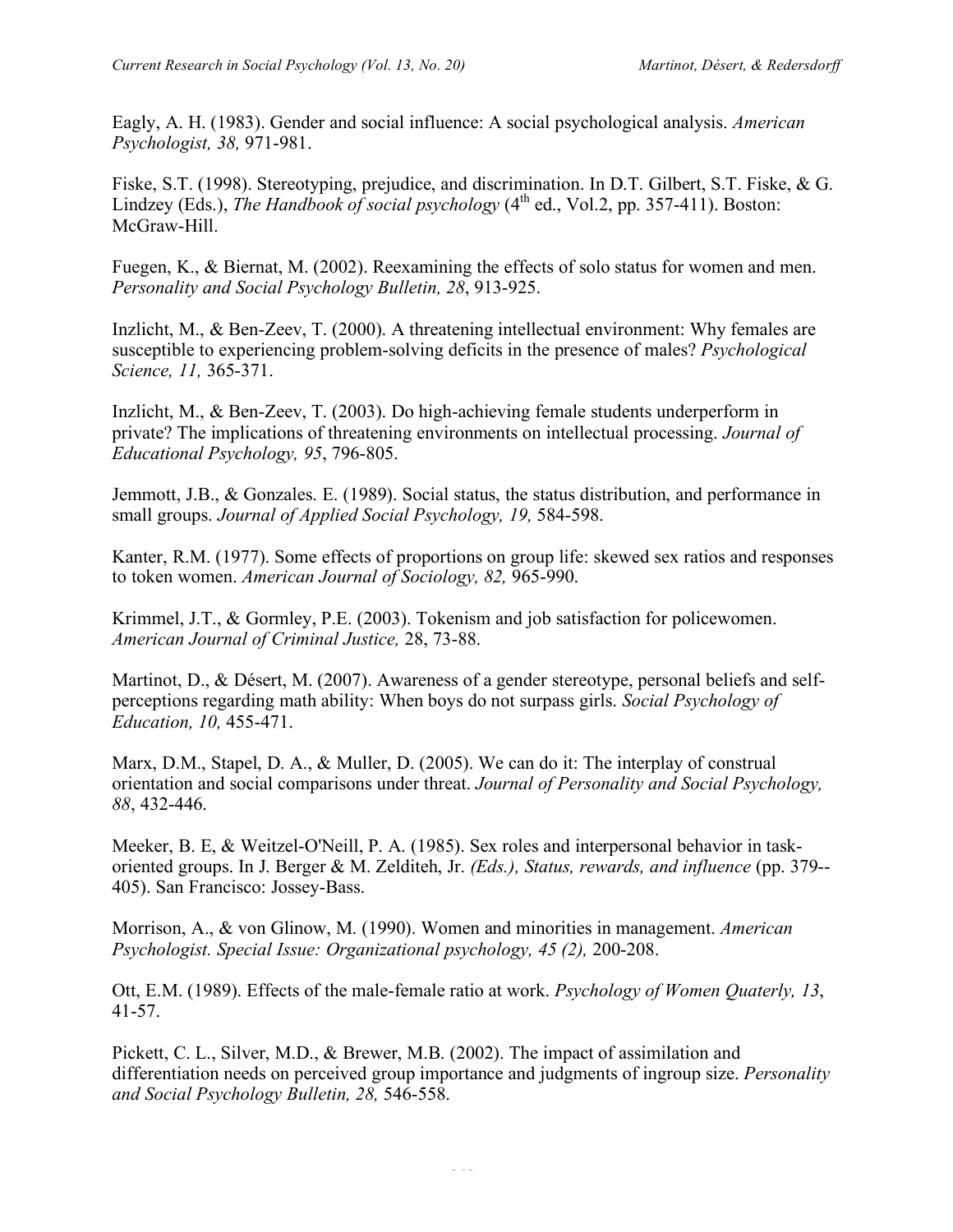Pierrehumbert, B., Plancherel, B., & Jankech-Carreta, C. (1987). Image de soi et perception des compétences propre chez l'enfant. *Revue de Psychologie Appliquée*, *37*, 359-377.

Powell, G.N., Butterfield, D.A., & Parent, J.D. (2002). Gender and managerial stereotypes: have the times changed? *Journal of Management, 28*, 177-190.

Ridgeway, C.L. (2001). Gender, status, and leadership. *Journal of Social Issues, 57*, 637-655. Ridgeway, C.L., & Balkwell, J.W. (1997). Group processes and the diffusion of status-beliefs. *Social Psychology Quarterly, 60*, 14-31.

Rosenthal, R., & Jacobson, L. (1968). *Pygmalion in the classroom. New* York: Holt, Rinehart & Winston.

Sackett, P., DuBois, C.L., & Noe, A.W. (1991). Tokenism in performance evaluation: the effects of work group representation on male-female and White-Black differences in performance ratings. *Journal of Applied Psychology, 76*, 263-267.

Sekaquaptewa, D., & Thompson, M. (2002). The differential effects of solo status on members of high and low status groups. *Personality and Social Psychology Bulletin, 28*, 694-707.

Sekaquaptewa, D., & Thompson, M. (2003). Solo status, stereotype threat, and performance expectancies: their effects on women's performance. *Journal of Experimental Social Psychology, 39*, 68-74.

Shih, M., Pittinsky, T.L., & Ambady, N. (1999). Stereotype susceptibility: Shifts in quantitative performance from socio-cultural identification. *Psychological Science*, *10*, 80-90.

Spangler, E., Gordon, M.A., & Pipkin, R.M. (1978). Token women: an empirical test of Kanter's hypothesis. *American Journal of Sociology, 84,* 160-170.

Spencer, S., Steele, C. M., & Quinn, D. M. (1999). Under suspicion of inability: Stereotype threat and women's math performance. *Journal of Experimental Social Psychology, 35,* 4-28.

Stangor, C., Carr, C., & Kiang, L. (1998). Activating stereotypes undermines task performance expectations. *Journal of Personality and Social Psychology, 75*, 1191-1197.

Steele, J., James, J.B., & Barnett, R.C. (2002). Learning in a man's world: examining the perceptions of undergraduate women in male-dominated academic areas. *Psychology of Women Quarterly, 26*, 46-50.

Thompson, M., & Sekaquaptewa, D. (2002). When being different is detrimental: solo status and the performance of women and racial minorities. *Analyses of Social Issues and Public Policy, 2*, 183-203.

Thurstone, L. L. (1938). Primary mental abilities. *Psychometric Monographs,1*, ix-121.